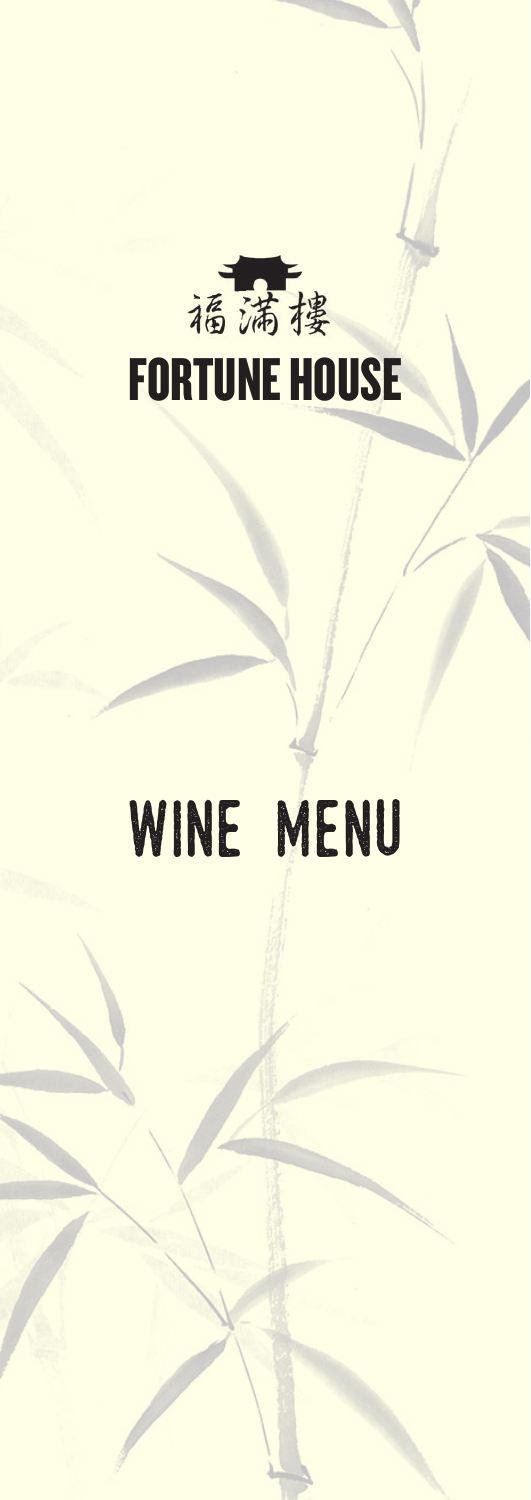### house wineS *225ml 175ml BTL*

## *1. WHITE, CA DI PONTI GRILLO* 6.50 4.50 15.00

*ITALY* Full-flavoured but crisp - with mellow citrus flavours and a creamy texture.

## *2. ROSE, ANCORA CHIARETTO* 7.00 5.00 17.00

*ITALY* An award-winning, food-friendly rose packed with fresh cherry fruit.

## *3. RED, CA DI PONTI NERO D'AVOLA* 6.50 4.50 15.00

......<br>A spicy, easy–drinking red with juicy fruit flavours and a slightly smoky character.

## white *BTL*

## *4. MONTEVISTA CHARDONNAY, CHILE* 16.95 A perfumed nose with hints of apricot. The palate is

balanced with stone fruits, hints of cooked pear and a silky texture.

### *5. CONVIVIALE PINOT GRIGIO, ITALY* 17.95 Light and refreshing with a nice acidity and a delicious texture.

## **6. MOKOBLACK SAUVIGNON BLANC** 22.95<br>**NEW ZEALAND**

*NEW ZEALAND* This exceptional white from the Malborough region has hints of gooseberry and citrus with a clean, refreshing finish.

**7. DOMAINE DE LA MOTTE CHABLIS, FRANCE 25.95<br>This elegant white is lovely and rich, well–balanced** with a steely minerality.

## rose *BTL*

## **12. BURLESQUE WHITE ZINFANDEL ROSE** 16.95<br>USA

*USA* Luscious strawberry ice-cream aromas supported by a fresh, and slightly sweet palate.

## *13. DOMAINE L'OLIBET CINSAULT ROSE* 17.95

*FRANCE* This classy French rose is a pale colour and is nicely dry, yet silky smooth.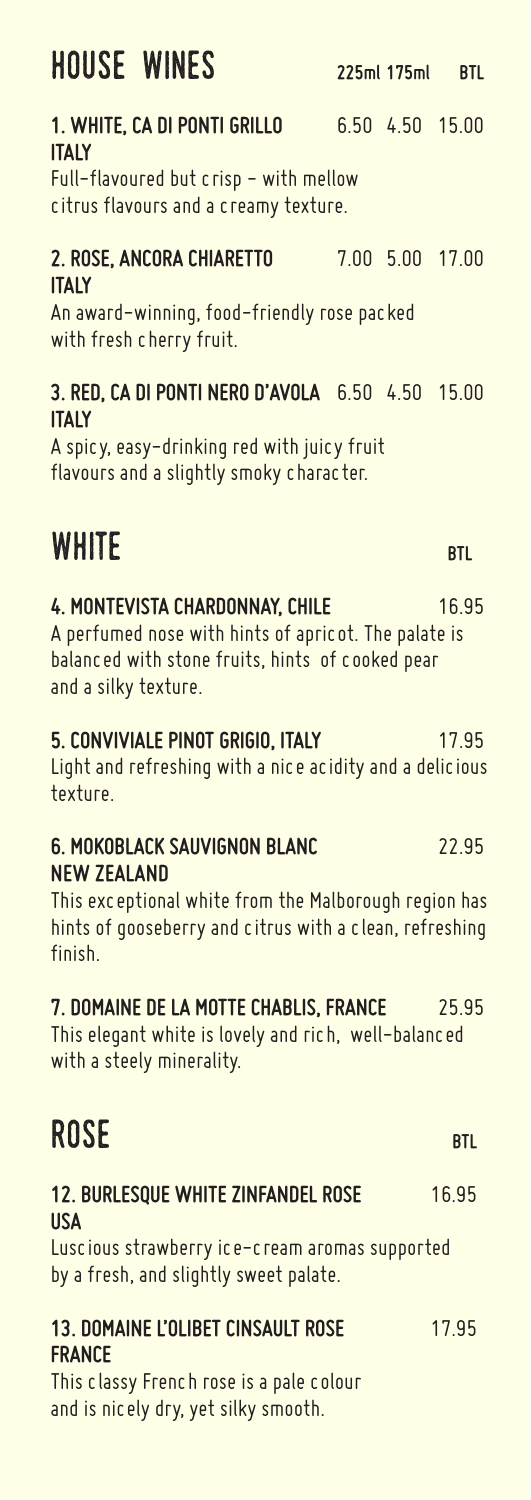### red *BTL*

| 8. SIERRA GRANDE PINOT NOIR, CHILE<br>Delicate and elegant with the flavours of ripe plums<br>and strawberries.                                                                  | 16.95      |
|----------------------------------------------------------------------------------------------------------------------------------------------------------------------------------|------------|
| 9. SOLDIER'S BLOCK MALBEC, AUSTRALIA<br>This dark, aromatic Malbec has notes of cherry and<br>chocolate                                                                          | 17.95      |
| 10. DOMAINE MAS BAHOURAT MERLOT, FRANCE<br>Deliciously ripe fruit with the flavours of prunes,<br>herbs and spice. Fresh and smooth                                              | 19.95      |
| 11. SIXTY CLICKS SHIRAZ, AUSTRALIA<br>Rich, red fruit flavours with a gently spicy finish.                                                                                       | 18.95      |
| SPARKLING WINE                                                                                                                                                                   | <b>BTL</b> |
| <b>14. FONTESSA PROSECO SPUMANTE BRUT</b><br><b>ITALY</b><br>A fruity and dry Prosecco with a zesty acidity.                                                                     | 22.95      |
| 15. MAS MACIA CAVA BRUT, SPAIN<br>A nicely creamy Cava with complex apple<br>and stone fruit flavours.                                                                           | 24.95      |
| <b>CHAMPAGNE</b>                                                                                                                                                                 |            |
| <b>16. DOM PERRIGNON VINTAGE 2006</b><br><b>CHAMPAGNE, FRANCE</b><br>Long and satisfying on a pallet with layers<br>of yeasty, nutty flavours superbly fat and ripe.             | 189.95     |
| <b>17. LAURENT-PERRIER CUVEE ROSE BRUT</b><br><b>CHAMPAGNE, FRANCE</b><br>Pale salmon in colour with precise, crisp aromas of<br>summer berries, redcurrants and black cherries. | 101.95     |
| <b>18. MOET &amp; CHANDON IMPERIAL BRUT</b><br><b>CHAMPAGNE, FRANCE</b><br>A consistency of flowery aroma and warm biscuit hints.                                                | 49.95      |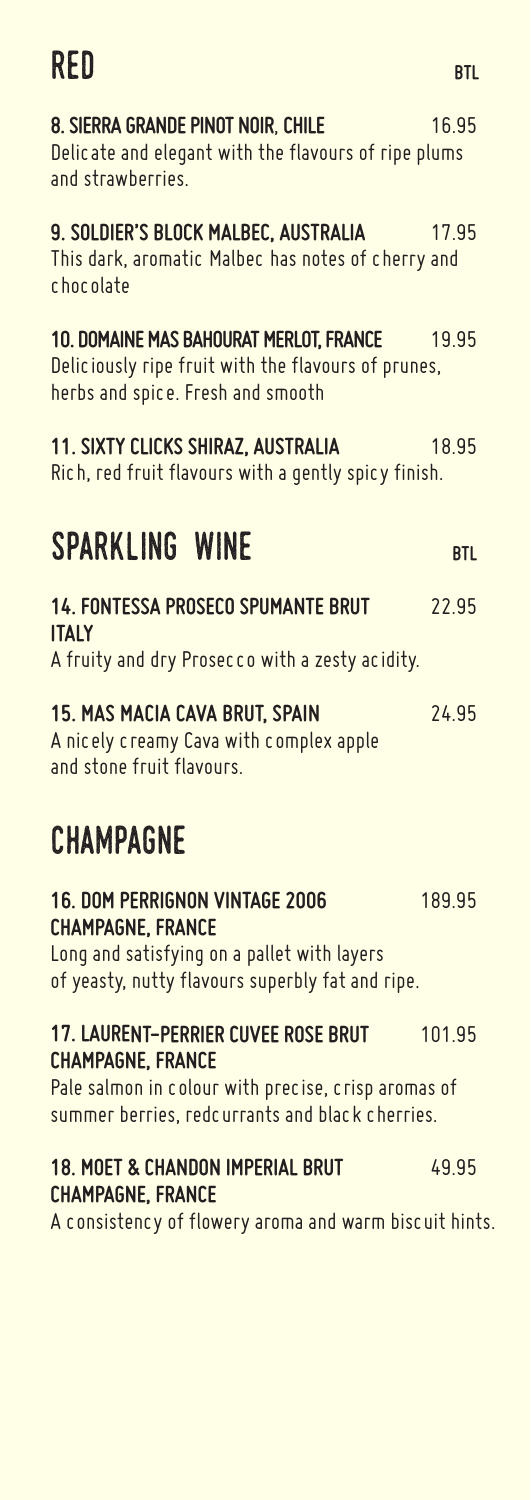## bottled beers *&* CIder

| <b>BUDWEISER</b><br><b>CORONA</b><br><b>MAGNERS CIDER</b><br><b>KOPPARBERG MIXED FRUITS</b> |      | 3.50<br>3.50<br>4.00<br>4.50 |
|---------------------------------------------------------------------------------------------|------|------------------------------|
| <b>JOHN SMITHS BITTER</b>                                                                   |      | 4.00                         |
| CHINESE BEER                                                                                |      |                              |
| <b>TSINGTAO</b><br><b>TIGER, SINGAPORE</b>                                                  |      | 3.50<br>3.50                 |
| DRAUGHT BEER                                                                                |      |                              |
| <b>COBRA PINT</b><br>COBRA 1/2 PINT                                                         |      | 4.50<br>2.50                 |
|                                                                                             |      |                              |
| <b>SPIRITS</b>                                                                              |      |                              |
|                                                                                             | 25ml | <b>50ml</b>                  |
| <b>MARTELL</b>                                                                              | 3.80 | 6.00                         |
| <b>REMY MARTIN (VSOP)</b>                                                                   | 5.00 | 8.00                         |
| <b>BELLS WHISKY</b>                                                                         | 3.50 | 5.50                         |
| <b>GLENFIDDICH</b>                                                                          | 5.00 | 8.00                         |
| <b>JAMESON'S</b>                                                                            | 4.00 | 7.00                         |
| <b>JACK DANIELS</b>                                                                         | 4.00 | 7.00                         |
| SOUTHERN COMFORT                                                                            | 3.50 | 6.00                         |
| SMIRNOFF VODKA                                                                              | 3.50 | 5.50                         |
| <b>BACARDI</b>                                                                              | 3.50 | 5.50                         |
| <b>LAMBS NAVY RUM</b>                                                                       | 3.50 | 5.50                         |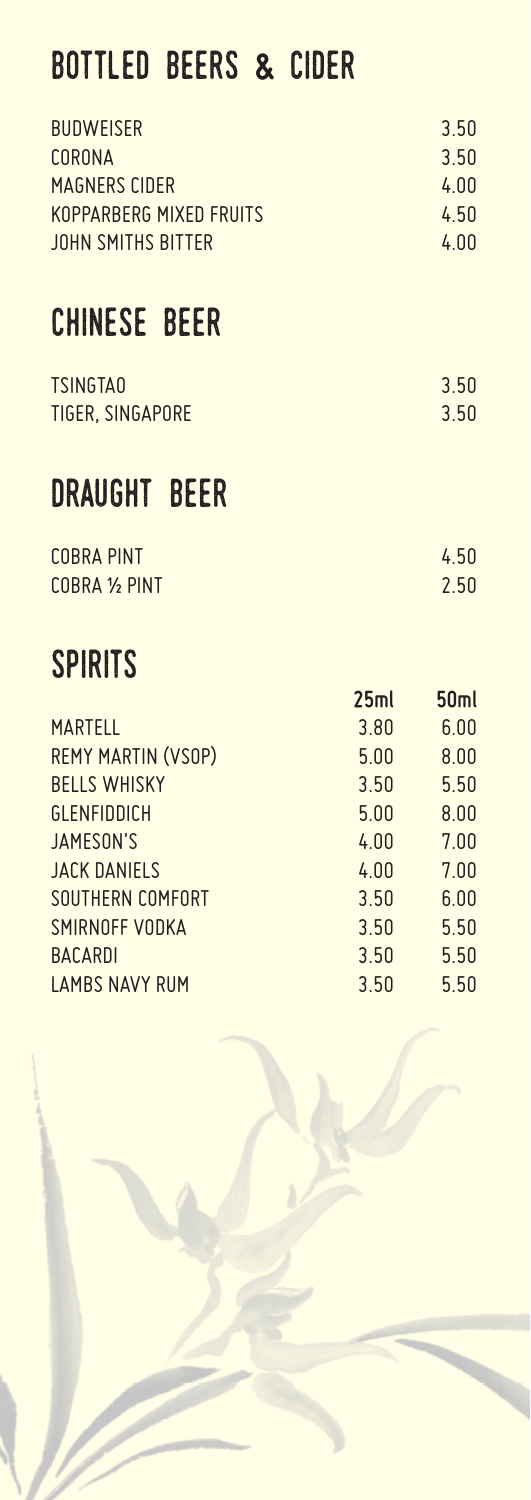### **GIN**

|                                 | <b>LIIIC</b> | JUIII |
|---------------------------------|--------------|-------|
| MANCHESTER 'SIGNATURE' GIN      | 3.80         | 7.00  |
| MANCHESTER 'RASPBERRY' GIN      | 3.80         | 7.00  |
| GORDON'S SPECIAL DRY LONDON GIN | 3 RO         | 7.00  |
| GORDON'S PINK GIN               | 3 RD         | 7.00  |
|                                 |              |       |

*BOE SWEET VIOLET* 7.90 Sliced Orange & Fever-Tree Tonic.

Boe Scottish Gin is infused with violets. The addition of violets creates a stylish gin with a light, delicate taste and beautiful colour and aroma.

*GORDON'S PREMIUM PINK* 7.90 Mixed Berries & Fever-Tree Tonic. Gordon's with the natural sweetness of raspberries and strawberries, with the tang of redcurrant. Served

### up with a unique blushing tone.

*WARNER EDWARDS RHUBARB* 7.90 Sliced Orange & Fever-Tree Tonic. Subtle aromas of rhubarb on the nose, notes of fresh earth. Intense palate of the rhubarb which brings a lingering freshness to the finish.

*MANCHESTER GIN RASPBERRY* 7.90 Raspberries , Mint & Fever-Tree Tonic. Delicate yet slightly sweet gin that is perfect for a refreshing 'G & T'. The aroma of the sweetest raspberries and its look make it unmistakable.

*BOMBAY SAPPHIRE & TONIC* 7.90 A Squeeze of Fresh Fragrant Lime & Fever-Tree Tonic. Bombay Sapphire lengthened with Fever-Tree tonic water and a squeeze of fresh fragrant lime. Bright, refreshing, up-lifting and divine. The ultimate expression of that quintessentially English classic the 'G & T'.

| Served as 25ml measures excluding a tonic          | 3.80 |
|----------------------------------------------------|------|
| Schweppes Tonic £1.50 / Fever-Tree Tonic           | 2.00 |
| Served with 50ml of gin and a tonic of your choice | 7.90 |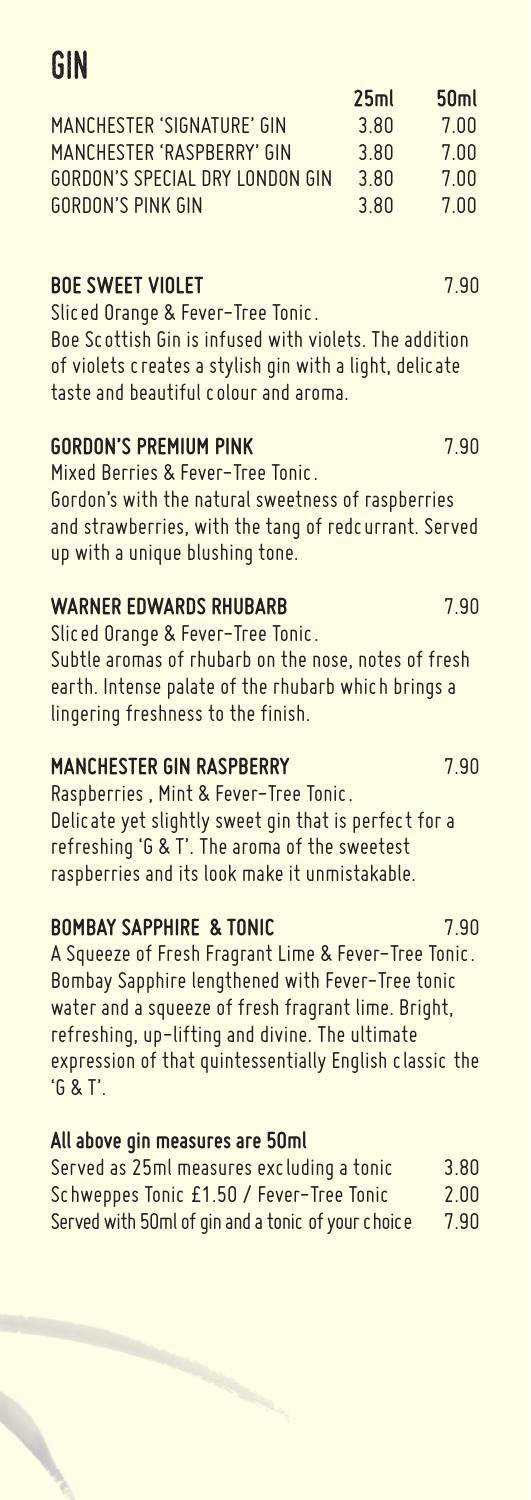### liqueurs

| <b>TIA MARIA</b>            | 50ml 4.00     |  |
|-----------------------------|---------------|--|
| <b>BAILEY'S IRISH CREAM</b> | 50ml 4.00     |  |
| <b>MALIBU</b>               | $25ml$ $3.50$ |  |
| <b>DISARONNO</b>            | $25ml$ $3.50$ |  |
| <b>DRAMBUIE</b>             | $25ml$ $3.50$ |  |
| <b>BENEDICTINE</b>          | $25ml$ $3.50$ |  |
| <b>COINTREAU</b>            | $25ml$ $3.50$ |  |
| <b>GRAND MARNIER</b>        | $25ml$ $3.50$ |  |
| JAPANESE SAKI (per flask)   | 220ml 7.00    |  |

### **BEVERAGES**

| <b>CHINESE TEA</b>   | 1.80 |
|----------------------|------|
| <b>ENGLISH TEA</b>   | 2.00 |
| <b>WHITE COFFEE</b>  | 2.20 |
| <b>ESPRESSO</b>      | 2.20 |
| <b>BLACK COFFEE</b>  | 2.20 |
| <b>CAPPUCCINO</b>    | 2.20 |
| LATTE                | 2.20 |
| <b>MACCHIATO</b>     | 2.20 |
| AMERICANO            | 2.20 |
| <b>LIQUOR COFFEE</b> | 5.00 |
| <b>HOT CHOCOLATE</b> | 2.20 |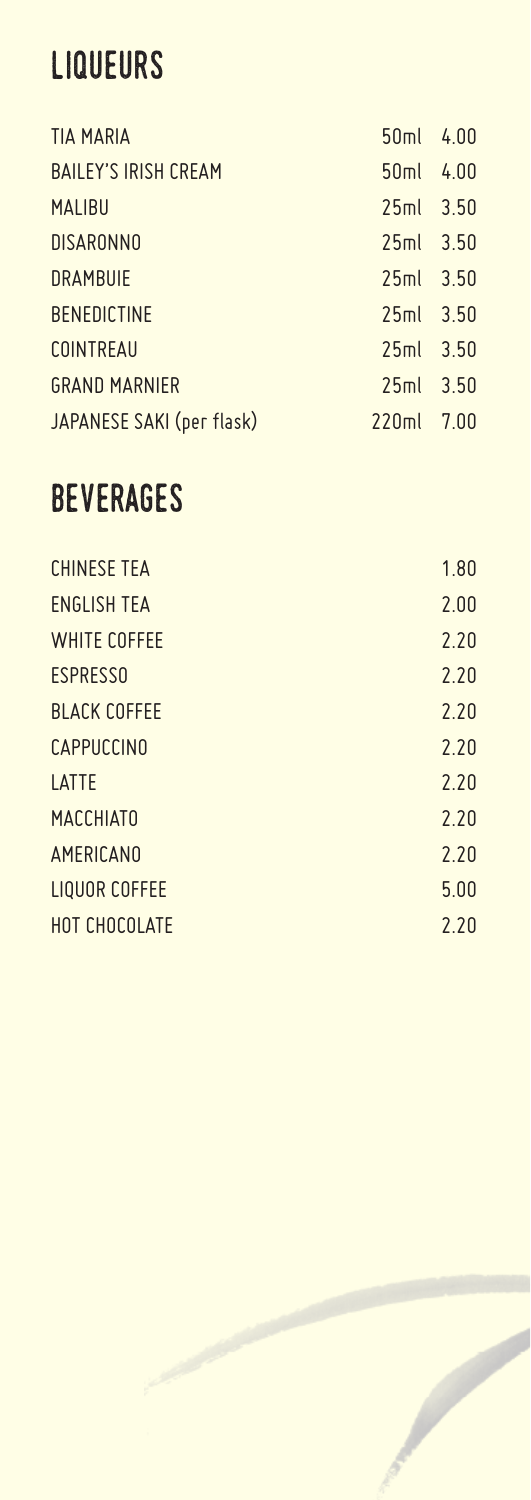### soft drinks

|                               | <b>Halt</b> | <b>Pint</b> |
|-------------------------------|-------------|-------------|
| <b>COKE</b>                   | 1.80        | 3.00        |
| <b>DIET COKE</b>              | 1.80        | 3.00        |
| LEMONADE                      | 1.80        | 3.00        |
| <b>FRUIT JUICE</b>            | 1.80        | 3.00        |
| <b>CORDIAL</b>                | 1.50        | 2.50        |
| SODA/SODA & LIME              | 1.80        | 3.00        |
|                               | 200ml       | 330ml       |
| <b>BOTTLED COKE</b>           |             |             |
|                               | 1.50        | 2.50        |
| <b>BOTTLED DIET COKE</b>      | 1.50        | 2.50        |
| <b>BOTTLED FANTA</b>          |             | 2.50        |
| <b>J20</b>                    |             | 2.50        |
| <b>APPLETISER</b>             |             | 2.50        |
| <b>FEVER-TREE TONIC WATER</b> |             | 2.00        |
| <b>MILK</b>                   |             | 1.50        |
| <b>FRUIT SHOOT</b>            |             | 1.80        |
| STILL WATER (SMALL/LARGE)     | 2.00        | 3.80        |
| SPARKLING WATER (SMALL/LARGE) | 2.00        | 3.80        |